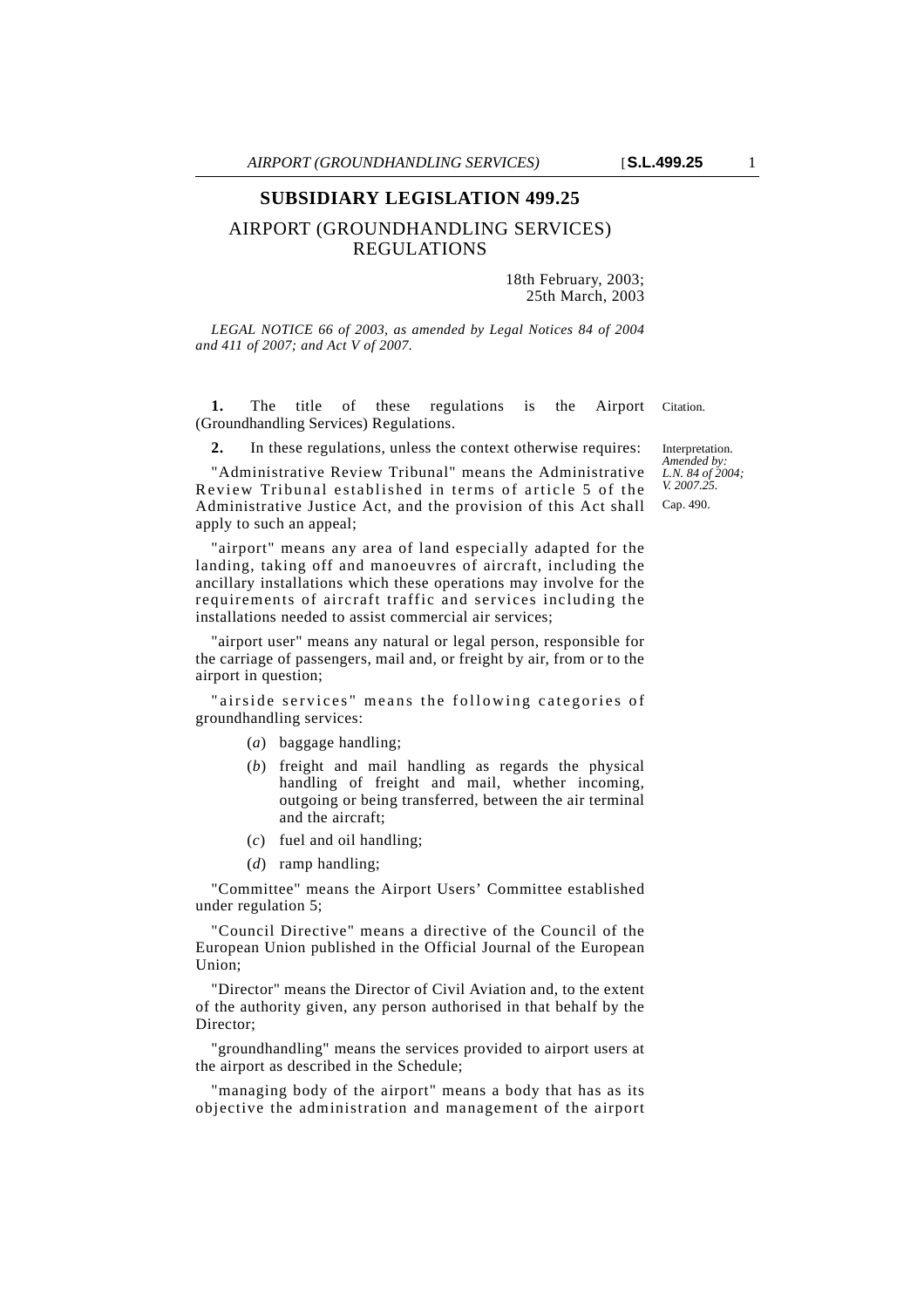infrastructure, and the co-ordination and control of the activities of the different operations present in the airport;

"Minister" means the Minister responsible for civil aviation, and includes, to the extent of the authority given, any officer authorised by him, in writing, to act in that behalf for any of the purposes of these regulations;

"self-handling" means a situation in which an airport user directly provides for himself one or more categories of groundhandling services and concludes no contract of any description with a third party for the provision of such services; for the purposes of this definition airport users shall not, among themselves, be deemed to be third parties where -

(*a*) one holds a majority shareholding in the other; or

(*b*) a single body has a majority holding in each;

"supplier of groundhandling services" means any natural or legal person supplying third parties with one or more categories of groundhandling services.

**3.** (1) Where the managing body of an airport, the airport user or the supplier of groundhandling services provides groundhandling services, they must rigorously separate the accounts of their groundhandling activities from the accounts of their other activities in accordance with current commercial practice.

(2) A person who fails without reasonable excuse to comply with the requirements of subregulation (1) shall be guilty of an offence.

(3) The managing body of the airport shall not cause or permit its groundhandling activities to be subsidised from the revenue it derives from its role as airport authority.

**4.** (1) In any case where, pursuant to regulation 3, the managing body of the airport, an airport user, or a supplier of groundhandling services is required to separate its accounts, the Director shall appoint in relation to that managing body, airport user or supplier a person to undertake the duties of independent examiner described in this regulation.

(2) The Director may by notice in writing on the independent examiner and on the person in relation to whom he has been appointed to examine, revoke an appointment made by him pursuant to subregulation (1).

(3) The independent examiner shall check that the required separation of accounts is carried out.

(4) The independent examiner appointed in relation to the managing body of the airport shall also check whether there are or have been any financial flows between the activity of the managing body as airport authority and its groundhandling activity.

(5) Within a period of fifteen months after his date of appointment and at least once a year thereafter, the independent examiner shall prepare a written statement containing the results of

Independent examiner.

Separation of accounts.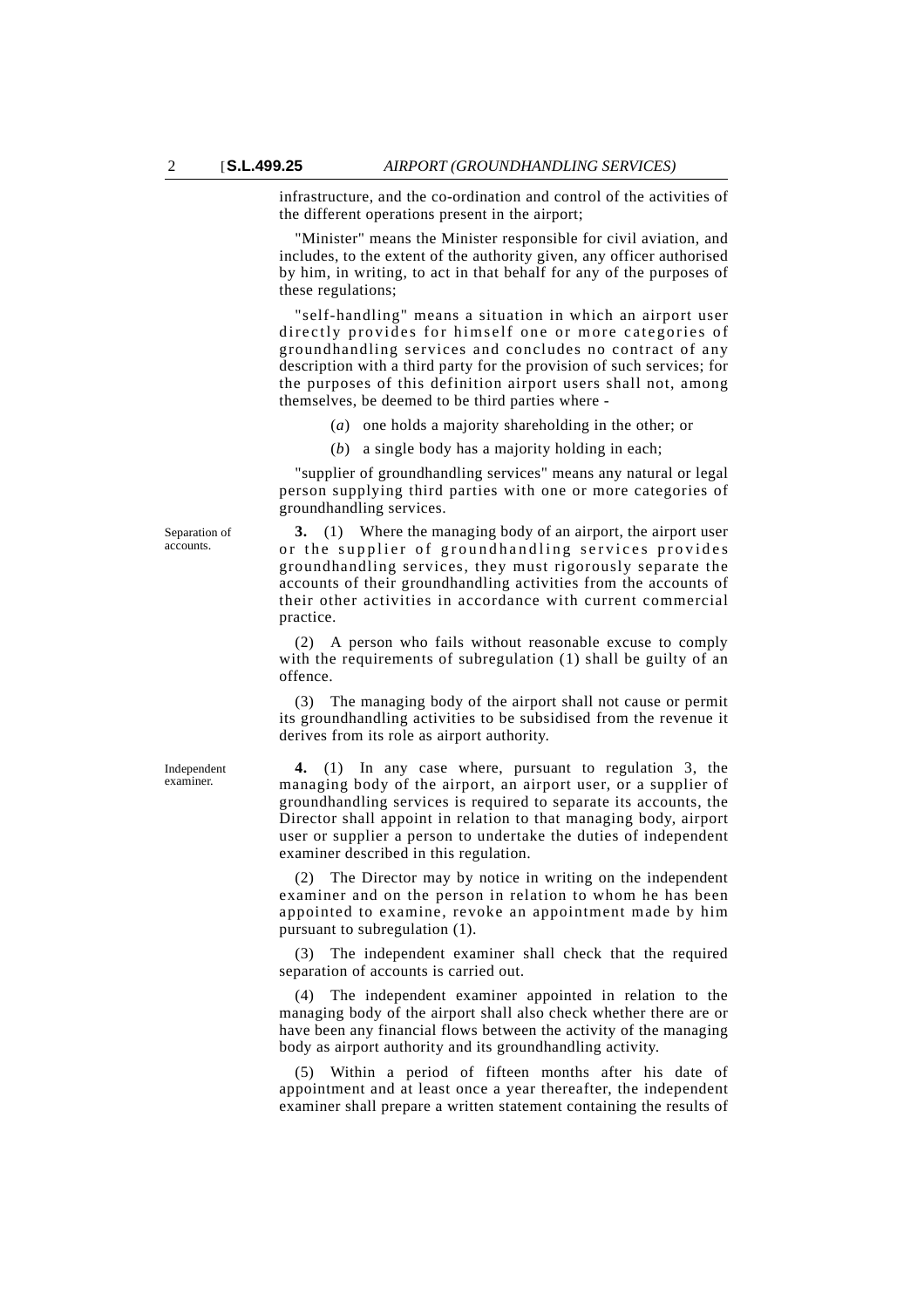the checks he has carried out pursuant to subregulation (3) and, where he has been appointed in relation to the managing body of the airport, subregulation (4).

The independent examiner shall send a copy of the statement prepared by him pursuant to subregulation (5) to the Director.

 (7) The independent examiner shall be entitled to receive from the person in relation to whom he has been appointed a sum equal to any expense reasonably incurred by him in undertaking his duties of the independent examiner described in this regulation.

**5.** (1) There shall be set up by the managing body of the airport a committee of representatives of airport users or organisations representing airport users, to be called the Airport Users' Committee, hereinafter referred to as "the Committee". The representatives shall be appointed by the Director and the statute and rules of procedure of the Committee shall be approved by the Director.

(2) All airport users shall have the right to be on this Committee or, if they so wish, be represented on it by an organisation appointed to that effect.

(3) The Committee shall meet at least once a year with the managing body of the airport and the persons providing groundhandling services at the airport to consult on the application of the provisions of these regulations. Such consultation shall cover, *inter alia*, the organisation of the provision of those groundhandling services supplied at the airport.

**6.** The managing body of the airport shall ensure free access by suppliers of groundhandling services established throughout the European Union to the market for the provision of groundhandling services to third parties in accordance with Council Directive 96/ 67/EC:

Provided that not more than two suppliers are authorised to provide each category of airside services and at least one of the authorised suppliers may not be directly or indirectly controlled by:

- (*a*) the managing body of the airport,
- (*b*) any airport user who has carried more than 25% of the passengers or freight recorded at the airport during the year preceding that in which those suppliers were selected,
- (*c*) a body controlling or controlled directly or indirectly by the managing body or any such user:

Provided further that the managing body of the airport, either directly or indirectly, may also provide airside services in addition to the other two authorised suppliers.

**7.** (1) An airport user shall have the right to self-handle in Self-handling. respect of groundhandling services except those defined under airside services. In relation to one or more airside services, the Director may, at his discretion or upon the application of the

Groundhandling for third parties. *Substituted by: L.N. 84 of 2004.*

Airport Users' Committee.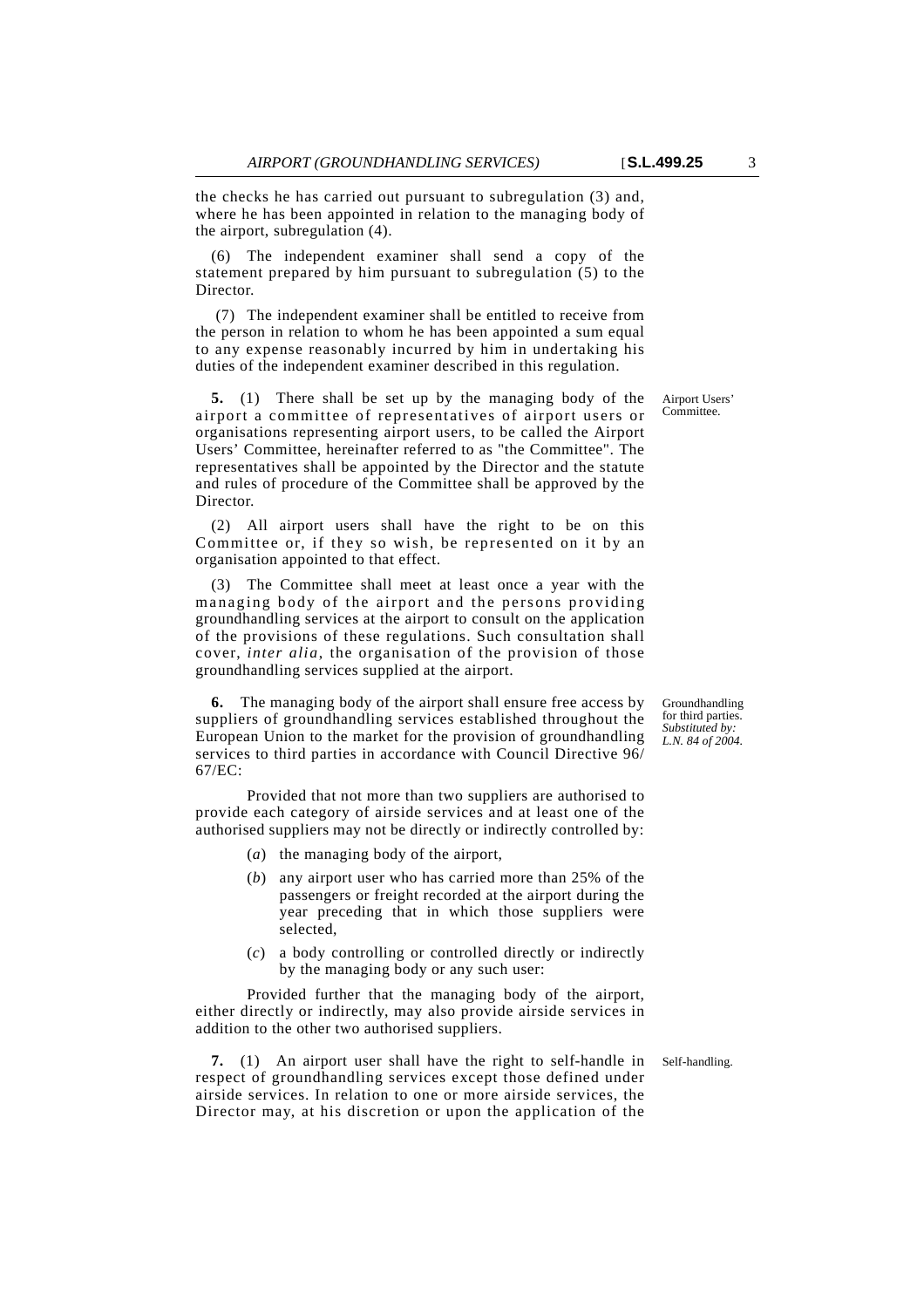managing body of the airport, reserve the right to self handle to no fewer than two airport users, provided they are chosen on the basis of relevant, objective, transparent and non-discriminatory criteria.

(2) The selection of the self-handling airport users made by the managing body of the airport on the basis of subregulation (1) shall be valid for not more than seven years.

Selection of suppliers.

**8.** (1) The managing body of the airport shall use a selection procedure for suppliers authorised to provide groundhandling services to third parties:

Provided that the managing body -

- (*a*) does not provide similar groundhandling services; and
- (*b*) has no direct or indirect control over any undertaking which provides such services; and
- (*c*) has no involvement in any such undertaking.

(2) The managing body of the airport shall choose a supplier of groundhandling services after consulting the Committee and on the basis of the following principles:

- (*a*) any standard conditions or technical specifications which are to be met by suppliers of groundhandling services shall be established after consultation with the Committee;
- (*b*) the selection criteria must be relevant, objective, transparent and non-discriminatory;
- (*c*) an invitation to tender shall be published in the media to which any interested supplier of groundhandling services may reply.

(3) A supplier of groundhandling services shall provide such services for a maximum of seven years after being selected. If such a supplier of groundhandling services ceases his activity before the end of the period for which he has been selected, he shall be replaced on the basis of the same selection procedure mentioned in subregulation (2).

(4) In the event that the managing body of the airport decides to itself provide groundhandling services:

- (*a*) it may do so without being subject to the selection procedures in subregulation (2). This shall also apply to the supplier of groundhandling services which is controlled directly or indirectly by the managing body of the airport;
- (*b*) the Director shall carry out the selection procedure in subregulation (2) after consulting the Committee and the managing body of the airport.

(5) The managing body of the airport shall inform the Committee and the Director of decisions taken under this regulation.

**9.** The managing body of the airport shall ensure that:

Access to installations.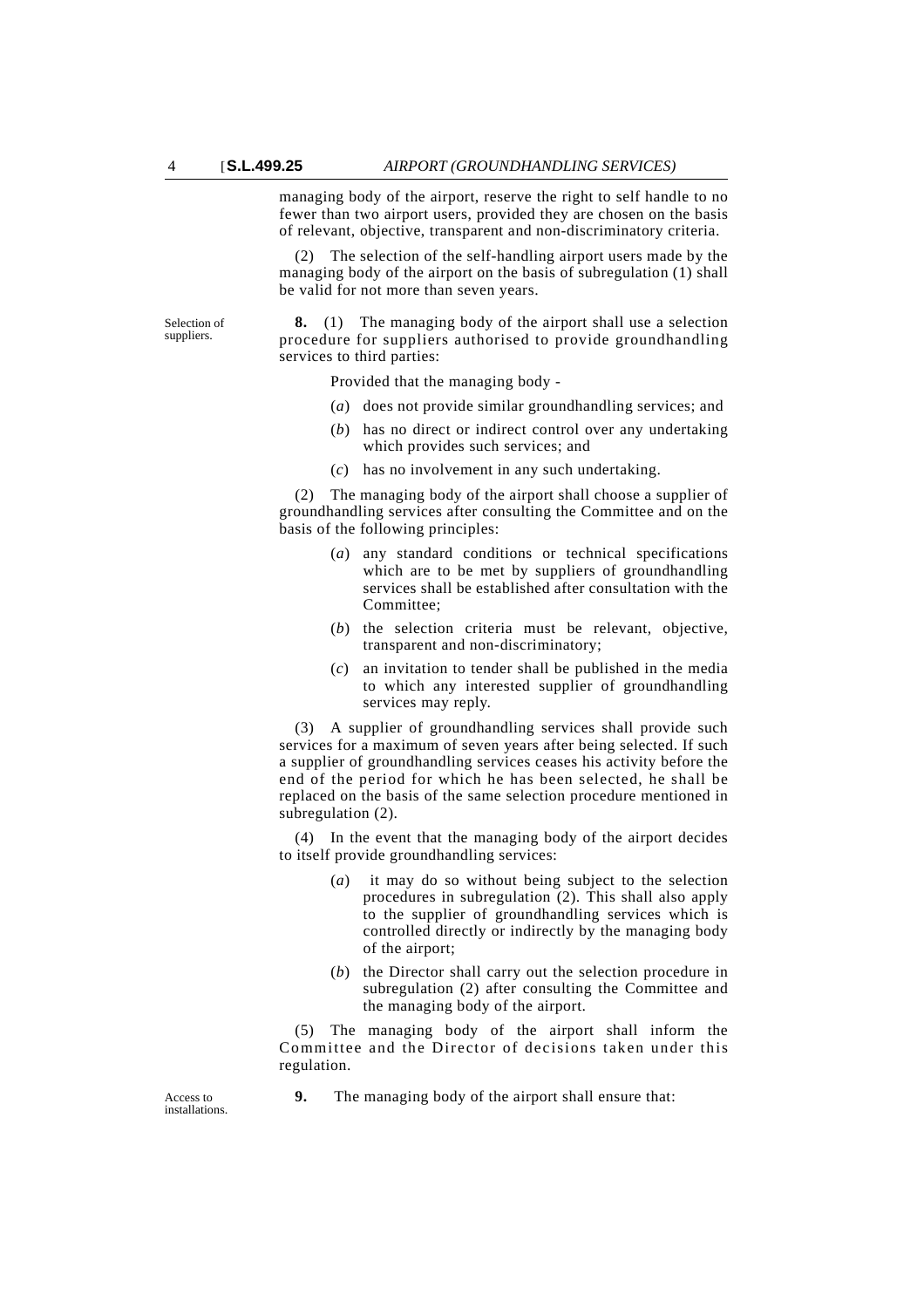- (*a*) the suppliers of groundhandling services and airport users wishing to self-handle have access to airport installations to the extent necessary for them to carry out their activities;
- (*b*) any conditions on such access that may be imposed by the managing body of the airport shall be relevant, objective, transparent and non-discriminatory;
- (*c*) space available for groundhandling at the airport is divided among the various suppliers of groundhandling services and self-handling airport users, to the extent necessary for the exercise of their rights and to allow effective and fair competition on the basis of relevant, objective, transparent and nondiscriminatory rules and criteria;
- (*d*) any fee charged for such access is determined according to relevant, objective, transparent and nondiscriminatory criteria.

Approval of the Director.

**10.** (1) The Director may require that the groundhandling activity of a supplier of groundhandling services or a self-handling user obtain his approval. When granting such approval the Director shall take into account the financial fitness and sufficient insurance cover, the security and safety of installation, of aircraft, of equipment and of persons, as well as the protection and compliance with the relevant industrial legislation.

(2) In applying the criteria in subregulation (1) the following principles shall be applied:

- (*a*) they must be applied in a non-discriminatory manner to the various suppliers of groundhandling services and airport users;
- (*b*) they must relate to the intended objective;
- (*c*) they may not, in practice, reduce market access freedom to self-handle to a level below that provided in these regulations.

(3) The criteria referred to in subregulation (1) should be made public and the supplier of groundhandling services or self-handling airport user shall be informed in advance of the procedure for obtaining approval.

(4) The Director may withhold or withdraw an approval issued by him to the supplier of groundhandling services or self-handling airport user if they do not meet, for reasons of their own doing, the criteria set out in subregulation (1). When withholding or withdrawing an approval, the Director shall communicate the grounds for such action to the supplier or user concerned and to the managing body of the airport.

**11.** (1) The Director may by notice in writing served on any person require him to furnish to the Director, in such form and at such time as may be specified in the notice, information of such descriptions as may be so specified which relates to the accounts of any person to whom the requirements of regulation 3 apply.

Furnishing of information, etc., to the Director.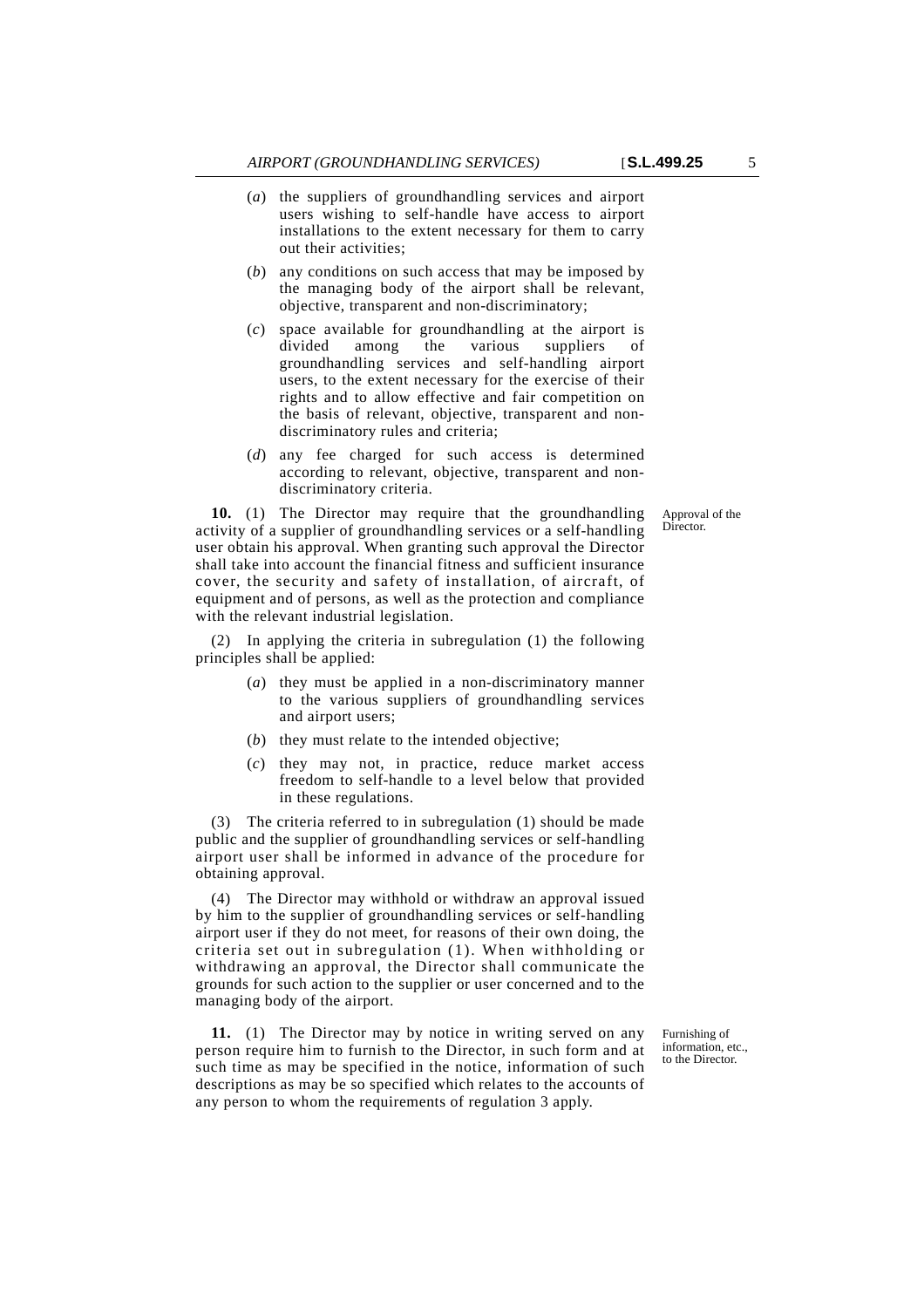(2) Any person who fails without reasonable excuse to comply with the requirements of a notice served upon him under subregulation (1) shall be guilty of an offence.

(3) Any person who, in purported compliance with the requirements of any such notice, knowingly or recklessly furnishes information which is false in a material manner shall be guilty of an offence.

**12.** (1) Subject to subregulation (2), no information with respect to any particular business which has been obtained under or by virtue of regulation 11 shall, so long as the business continues to be carried on, be disclosed without the consent of the person for the time being carrying it on.

(2) Subregulation (1) does not apply to any disclosure of information, which is made -

- (*a*) in connection with the investigation of any criminal offence or for the purpose of any criminal proceedings;
- (*b*) for the purpose of any civil proceedings brought under or by virtue of these regulations.

**13.** (1) Where, on an application made to him by the managing body of an airport, the Director is satisfied that a supplier of groundhandling services or an airport user has failed to comply with a rule imposed upon him to ensure the proper functioning of the airport, and that rule -

- (*a*) is applied in a non-discriminatory manner to the various suppliers of groundhandling services and airport users; and
- (*b*) does not, in practice, reduce market access or the freedom to self-handle to a level below that provided for in these regulations,

the Director may decide to prohibit, for such period as he thinks fit, the supplier or user from supplying groundhandling services or, as the case may be, self-handling.

(2) A decision made pursuant to subregulation (1) may apply to one or more categories of groundhandling services.

(3) A supplier of groundhandling services or an airport user in relation to whom a decision has been made pursuant to subregulation (1) shall not supply groundhandling services or, as the case may be, self-handle in contravention of that decision.

(4) In this regulation "rule" includes an obligation contained in a law or in a regulation.

**14.** (1) On an application from the managing body of an airport, the Director may decide to reserve for the managing body of the airport or for another person the management of the centralised infrastructures used for the supply of groundhandling services whose complexity, cost or environmental impact does not allow for division or duplication, such as baggage sorting, de-icing, water purification and fuel distribution and storage systems.

Restriction on disclosure of information.

Prohibition of suppliers and airport users.

Centralised infrastructures.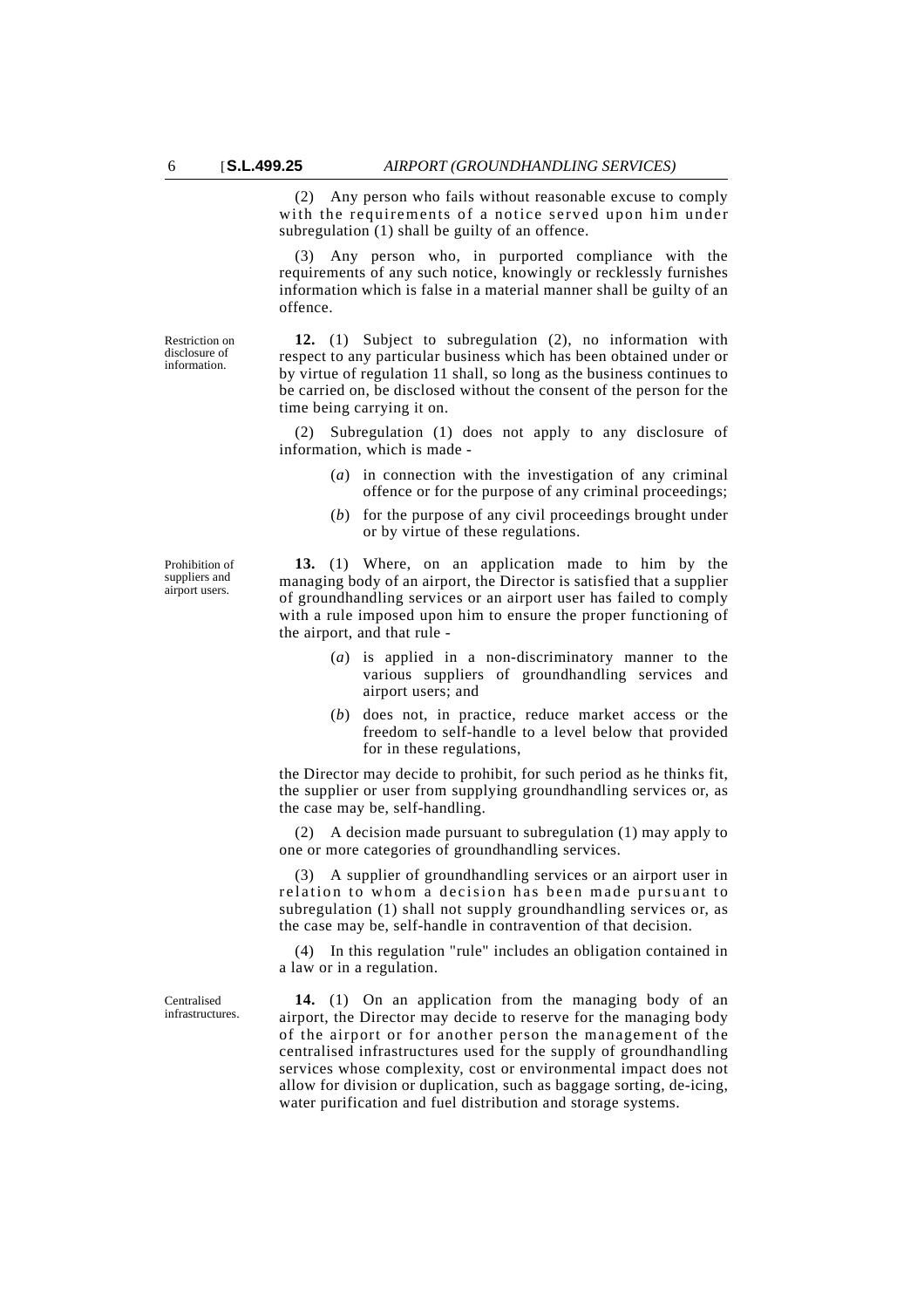(2) Where the management of a centralised infrastructure has been reserved by the Director pursuant to subregulation (1), a supplier of groundhandling services or a self-handling airport user at that airport shall not use any apparatus, equipment, system or other thing for the supply of the groundhandling services concerned as an alternative to that centralised infrastructure.

(3) The person for whom the management of a centralised infrastructure has been reserved pursuant to subregulation (1) shall ensure that the management of that infrastructure is transparent, objective and non-discriminatory and, in particular, that it does not hinder the access of suppliers of groundhandling services or selfhandling airport users within the limits provided for in these regulations.

(4) On his own proposal or on an application made to him by -

- (*a*) the managing body of the airport concerned,
- (*b*) the person for whom the management of the centralised infrastructures in question has been reserved, where that person is not the managing body of the airport concerned,
- (*c*) a supplier of groundhandling services, or
- (*d*) an airport user,

the Director may vary from time to time or revoke a decision made pursuant to subregulation (1).

**15.** (1) Where it appears to the Minister that another country, Reciprocity. with respect to access to the groundhandling or self-handling market -

- (*a*) does not, *de jure* or *de facto*, grant suppliers of groundhandling services and self-handling airport users from Malta treatment comparable to that granted by Malta to suppliers of groundhandling services and self-handling airport users from that country; or
- (*b*) grants suppliers of groundhandling services and selfhandling airport users from that country or from other countries more favourable treatment than suppliers of groundhandling services and self-handling airport users from Malta,

the Minister may wholly or partially suspend the obligations arising from these regulations in respect of suppliers of groundhandling services and airport users from that country.

**16.** (1) An appeal shall lie to the Administrative Review Tribunal against any decision or authorisation given under regulations 7, 8, 9, 10 and 13.

(2) The right to appeal shall be competent to any person aggrieved by the decision or authorisation.

**17.** (1) An appeal to the Administrative Review Tribunal may be filed on any of the following grounds:

*Substituted by: V. 2007.25.*

Appeals.

Grounds of appeal. *Substituted by: V. 2007.25.*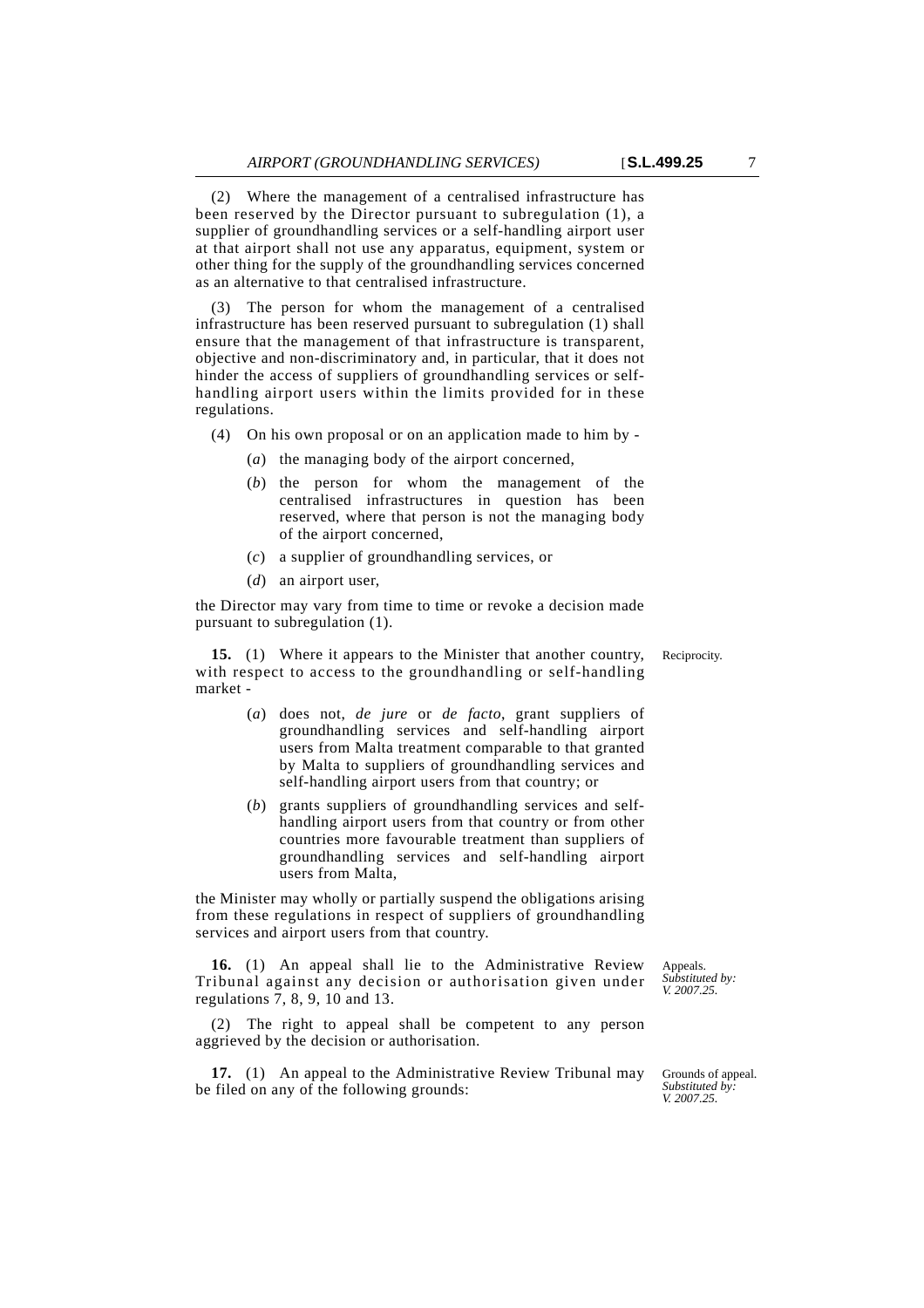- (*a*) that a material error as to the facts has been made;
- (*b*) that there was a material procedural error;
- (*c*) that an error of law has been made;
- (*d*) that there was some material illegality, including unreasonableness or lack of proportionality.

(2) The Administrative Review Tribunal shall give reasons for its decision and shall cause such decisions to be made public omitting, if it deems it appropriate for reasons of commercial or security confidentiality, the names of the persons involved and any other information.

(3) In determining an appeal under this regulation the Administrative Review Tribunal may -

- (*a*) dismiss the appeal; or;
- (*b*) annul the decision or authorisation, and where the said Tribunal annuls the decision or authorisation it may refer the matter to the managing body of the airport or the Director, as the case may be, with a direction to reconsider it and reach a decision or authorisation consistent with the findings of the Tribunal.

(4) The effect of a decision or authorisation to which an appeal relates shall not, except where the Tribunal or the Court of Appeal, as the case may be, so orders, be suspended in consequence of the bringing of the appeal.

**18.** (1) The Administrative Review Tribunal shall be competent to hear and decide any appeal made to it in accordance with the provisions of these regulations and, subject to regulation 19, the decisions of the Tribunal shall be final and binding.

(2) For the exercise of its functions, the Tribunal may summon any person to appear before it and give evidence and produce documents; and the Chairperson shall have the power to administer the oath.

**19.** (1) Any party to an appeal to the Tribunal who feels aggrieved by a decision of the Board may, on a question of law, appeal to the Court of Appeal in terms of the Administrative Justice Act.

Cap. 12. (2) The fees contained in Schedule A to the Code of Organisation and Civil Procedure shall apply to the filing of judicial acts in connection with appeals under this regulation.

Cap. 12. (3) The Board established under article 29 of the Code of Organization and Civil Procedure may make Rules of Court governing appeals to the Court of Appeal under this regulation.

> **20.** (1) A person who commits an offence under regulation 3(2) and regulation 11(2) shall be liable, on conviction, to a fine (*multa*) not exceeding two thousand and three hundred and twentynine euros and thirty-seven cents (2,329.37).

> (2) A person who commits an offence under regulation 11(3) and regulation 13(3) shall be liable, on conviction, to a fine (*multa*)

Powers and procedure of the Administrative Review Tribunal. *Substituted by: V. 2007.25.*

Appeal to the Tribunal. *Amended by: V. 2007.25.* Cap. 490.

**Penalties**. *Amended by: L.N. 411 of 2007.*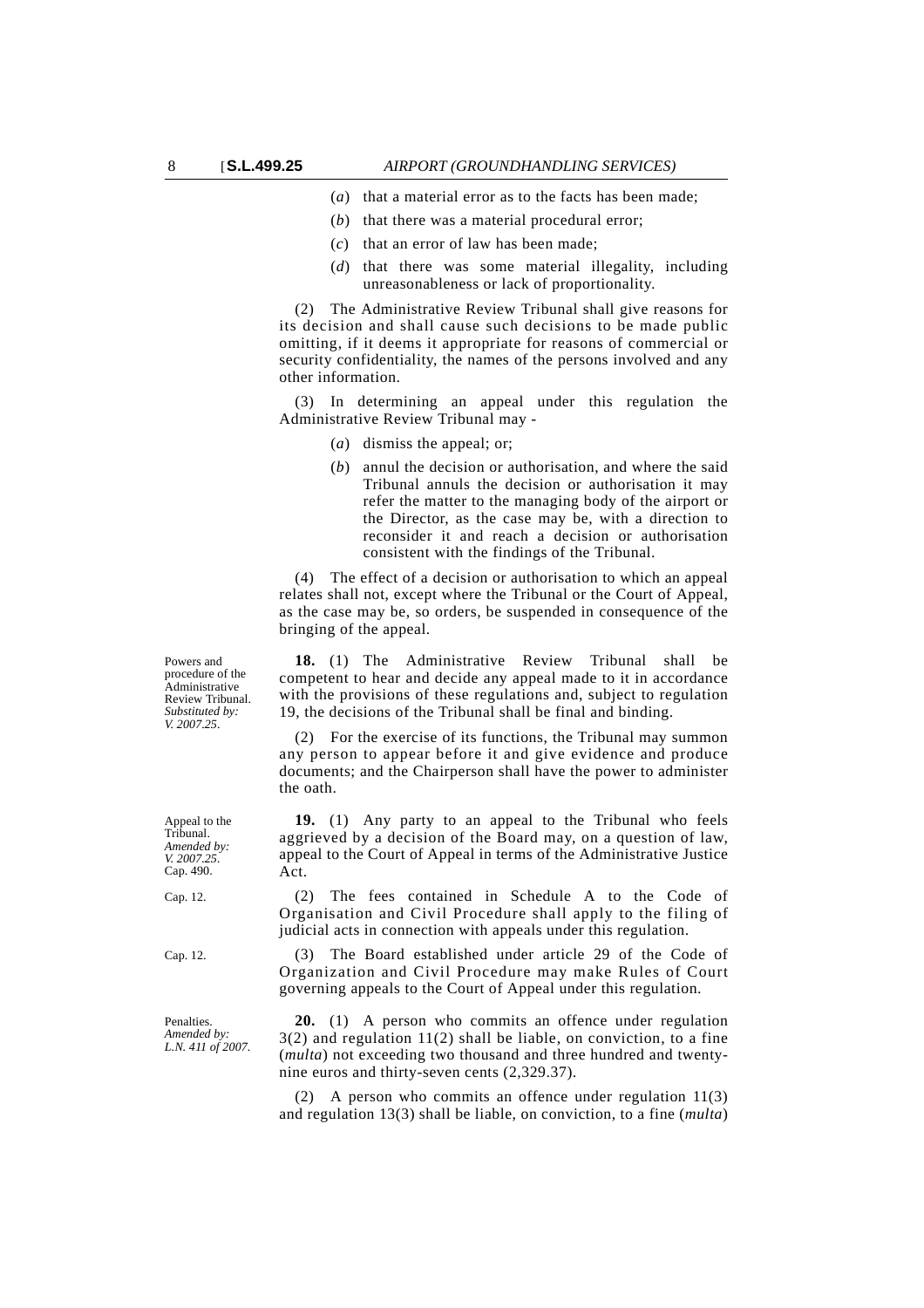not exceeding two thousand and three hundred and twenty-nine euros and thirty-seven cents (2,329.37) or to imprisonment for a term not exceeding six months or both such fine and imprisonment.

### SCHEDULE

#### (Regulation 2)

### LIST OF GROUNDHANDLING SERVICES

- 1. Ground administration and supervision comprise:
- 1.1 representation and liaison services with local authorities or any other entity, disbursements on behalf of the airport user and provision of office space for its representatives;
- 1.2 load control, messaging and telecommunications;
- 1.3 handling, storage and administration of unit load devices;
- 1.4 any other supervision services before, during or after the flight and any other administrative service requested by the airport user.
- 2. Passenger handling comprises any kind of assistance to arriving, departing, transfer or transit passengers, including checking tickets and travel documents, registering baggage and carrying it to the sorting area.
- 3. Baggage handling comprises handling baggage in the sorting area, sorting it, preparing it for departure, loading it on to and unloading it from the devices designed to move it from the aircraft to the sorting area and vice versa, as well as transporting baggage from the sorting area to the reclaim area.
- 4. Freight and mail handling comprises:
- 4.1 for freight: physical handling of export, transfer and import freight, handling of related documents, customs procedures and implementation of any security procedure agreed between the parties or required by the circumstances;
- 4.2 for mail: physical handling of incoming and outgoing mail, handling of related documents and implementation of any security procedure agreed between the parties or required by the circumstances.
- 5. Ramp handling comprises:
- 5.1 marshalling the aircraft on the ground at arrival and departure, unless provided by the air traffic service;
- 5.2 assistance to aircraft parking and provision of suitable devices, unless provided by the air traffic service;
- 5.3 communication between the aircraft and the air-side supplier of services, unless provided by the air traffic service;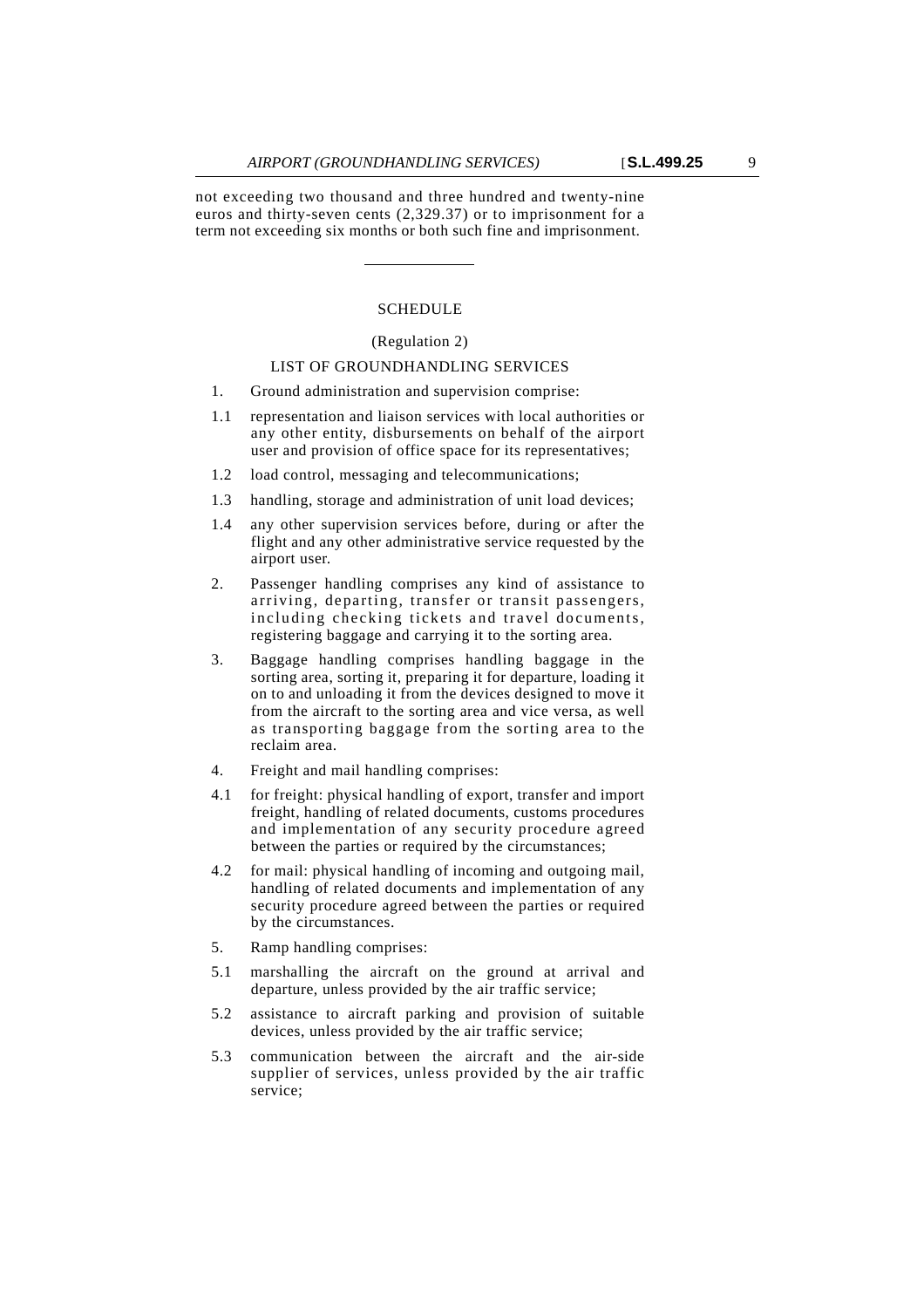- 5.4 the loading and unloading of the aircraft, including the provision and operation of suitable means, as well as the transport of crew and passengers between the aircraft and terminal, and baggage transport between the aircraft and the terminal;
- 5.5 the provision and operation of appropriate units for engine starting;
- 5.6 the moving of the aircraft at arrival and departure, as well as the provision and operation of suitable devices;
- 5.7 the transport, loading on to and unloading from the aircraft of food and beverages.
- 6. Aircraft services comprise:
- 6.1 the external and internal cleaning of the aircraft, and the toilet and water services;
- 6.2 the cooling and heating of the cabin, the removal of snow and ice, the de-icing of the aircraft;
- 6.3 the re-arrangement of the cabin with suitable cabin equipment, the storage of this equipment.
- 7. Fuel and oil handling comprises:
- 7.1 the organisation and execution of fuelling and defuelling operations, including the storage of fuel and the control of the quality and quantity of fuel deliveries;
- 7.2 the replenishing of oil and other fluids.
- 8. Aircraft maintenance comprises:
- 8.1 routine services performed before flight;
- 8.2 non-routine services requested by the airport user;
- 8.3 the provision and administration of spare parts and suitable equipment;
- 8.4 the request for or reservation of a suitable parking and/or hangar space.
- 9. Flight operations and crew administration comprise:
- 9.1 preparation of the flight at the departure airport or at any other point;
- 9.2 in-flight assistance, including re-dispatching if needed;
- 9.3 post-flight activities;
- 9.4 crew administration.
- 10. Surface transport comprises:
- 10.1 the organisation and execution of crew, passenger, baggage, freight and mail transport between different terminals of the same airport, but excluding the same transport between the aircraft and any other point within the perimeter of the same airport;
- 10.2 any special transport requested by the airport user.